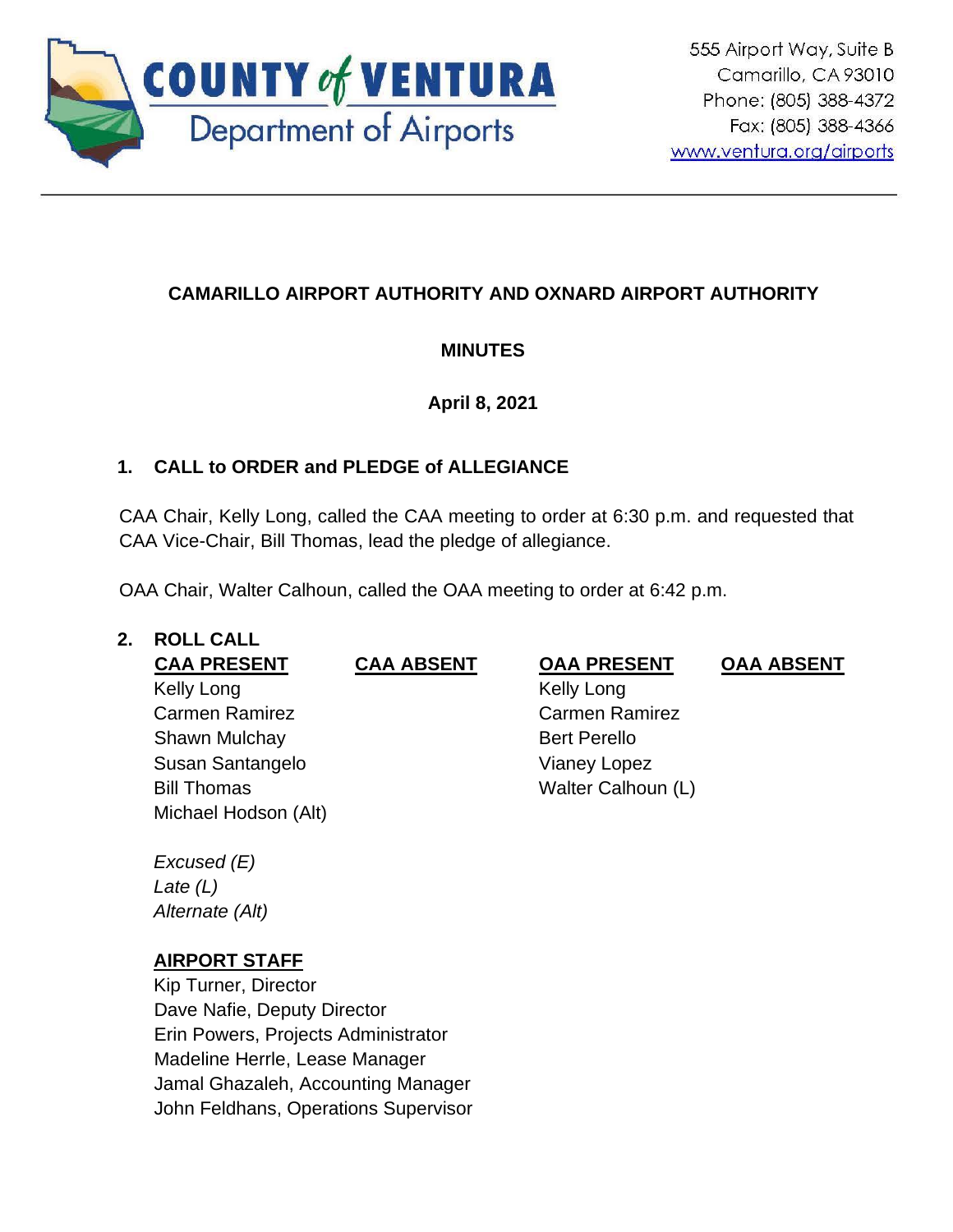#### **3. APPROVAL OF MINUTES – March 11, 2021**

*Camarillo Airport Authority: Public Member Bill Thomas moved to approve the March meeting minutes and Councilmember Susan Santangelo seconded the motion. All members voted in favor and the motion passed unanimously.* 

*Oxnard Airport Authority: Supervisor Kelly Long moved to approve the March meeting minutes and Councilmember Bert Perello seconded the motion. All members voted in favor and the motion passed unanimously.*

## **4. PUBLIC COMMENT PERIOD**

None.

- **5. UNFINISHED BUSINESS – NONE**
- **6. NEW BUSINESS**

#### **CAMARILLO AIRPORT AUTHORITY**

**A. Subject: Approval of, and Authorization for the Director of Airports or Designee to Sign, a Grant of Easement Agreement with Southern California Edison, for the Relocation of a Power Pole at the Camarillo Airport Business Park**

#### **Recommendations:**

Staff requests that your Commission/Authority recommend that the Board of Supervisors (Board):

- 1. Approve, and authorize the Director of Airports or his designee to sign, a Grant of Easement Agreement (Exhibit 1) with Southern California Edison for the relocation of an existing power pole and guy wire support on County property at the northwest corner of Willis Avenue and Airport Way, in the Camarillo Airport Business Park.
- 2. In accordance with Government Code section 25526.6, find that granting the easement to Southern California Edison is in the public interest and that the conveyance will not interfere with the County's use of the property.

Director Kip Turner introduced the item. Lease manager Madeline Herrle provided a brief staff report and responded to general questions posed by Authority members.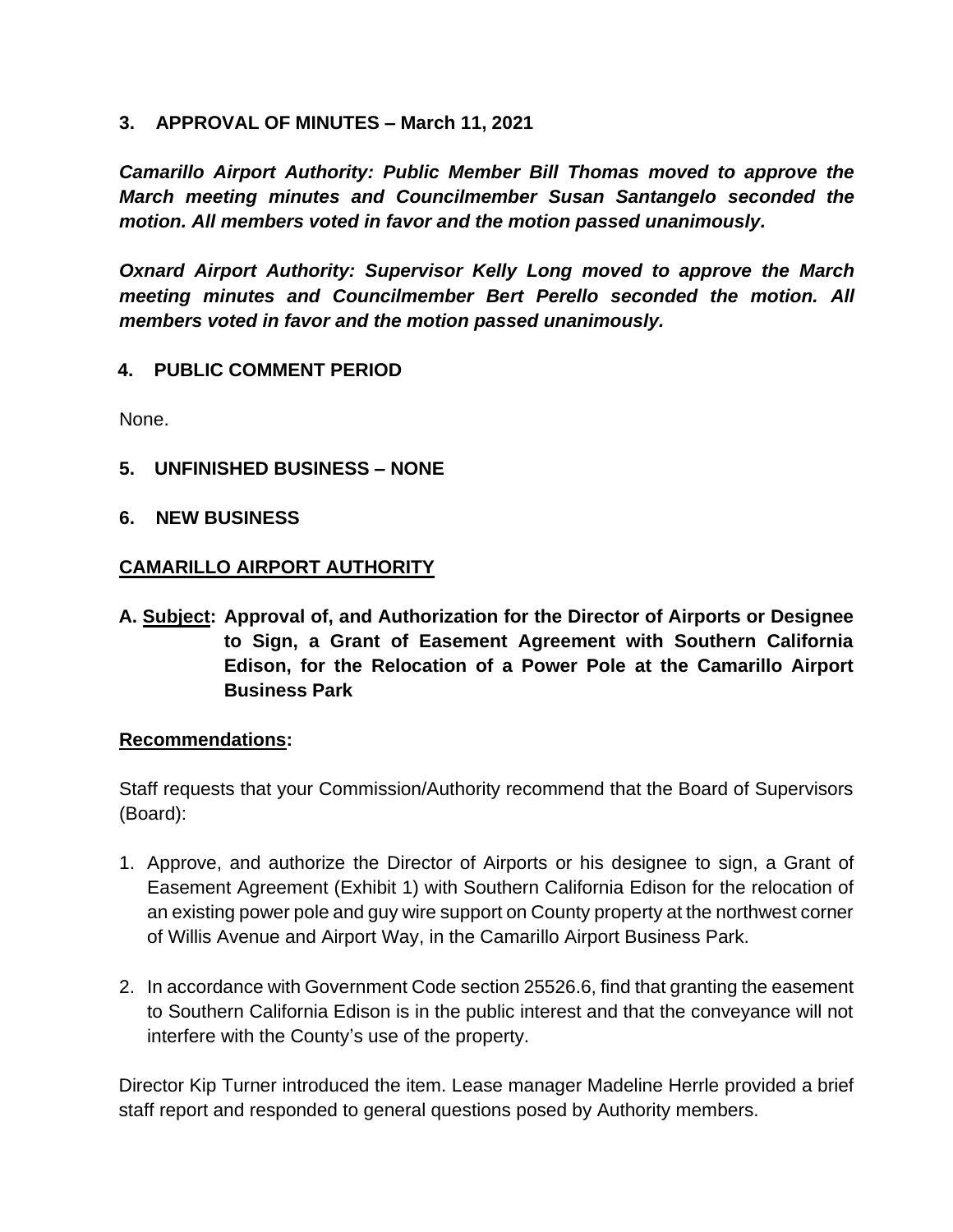*Camarillo Airport Authority: Supervisor Carmen Ramirez moved to approve staff's recommendations and Vice Mayor Shawn Mulchay seconded the motion. All members voted in favor and the motion passed unanimously.* 

**B. Subject: Approval of, and Authorization for the Director of Airports or Designee to Sign, a Memorandum of Agreement between the County of Ventura and the Federal Aviation Administration for the Operation of FAA Facilities at the Camarillo Airport**

#### **Recommendation:**

Staff requests that your Commission/Authority recommend that the Board of Supervisors (Board):

Approve, and authorize the Director of Airports or his designee to sign, a Memorandum of Agreement (Exhibit 1) between the County of Ventura (County) and the Federal Aviation Administration (FAA) for the operation of various FAA facilities at the Camarillo Airport which include the Automated Surface Observing Systems (ASOS), the Centerfield Wind Instrument (CFW), and the Air Traffic Control Tower (ATCT), for a period of twenty years.

Director Kip Turner introduced the item. Lease manager Madeline Herrle provided a staff report. A discussion took place regarding terms of the agreement.

*Camarillo Airport Authority: Supervisor Kelly Long moved to approve staff's recommendation and Councilmember Susan Santangelo seconded the motion. All members voted in favor and the motion passed unanimously.* 

**C. Subject: Approval of, and Authorization for the Director of Airports or Designee to Sign, the First Amendment to the Lease with RKR Incorporated, to Correct the Description of the Leased Premises**

## **Recommendation:**

Staff requests that your Commission/Authority recommend that the Board of Supervisors (Board):

Approve, and authorize the Director of Airports or his designee to sign, the First Amendment to the lease with RKR Incorporated, to correct the description of the leased premises.

Director Kip Turner introduced the item. Lease manager Madeline Herrle provided staff's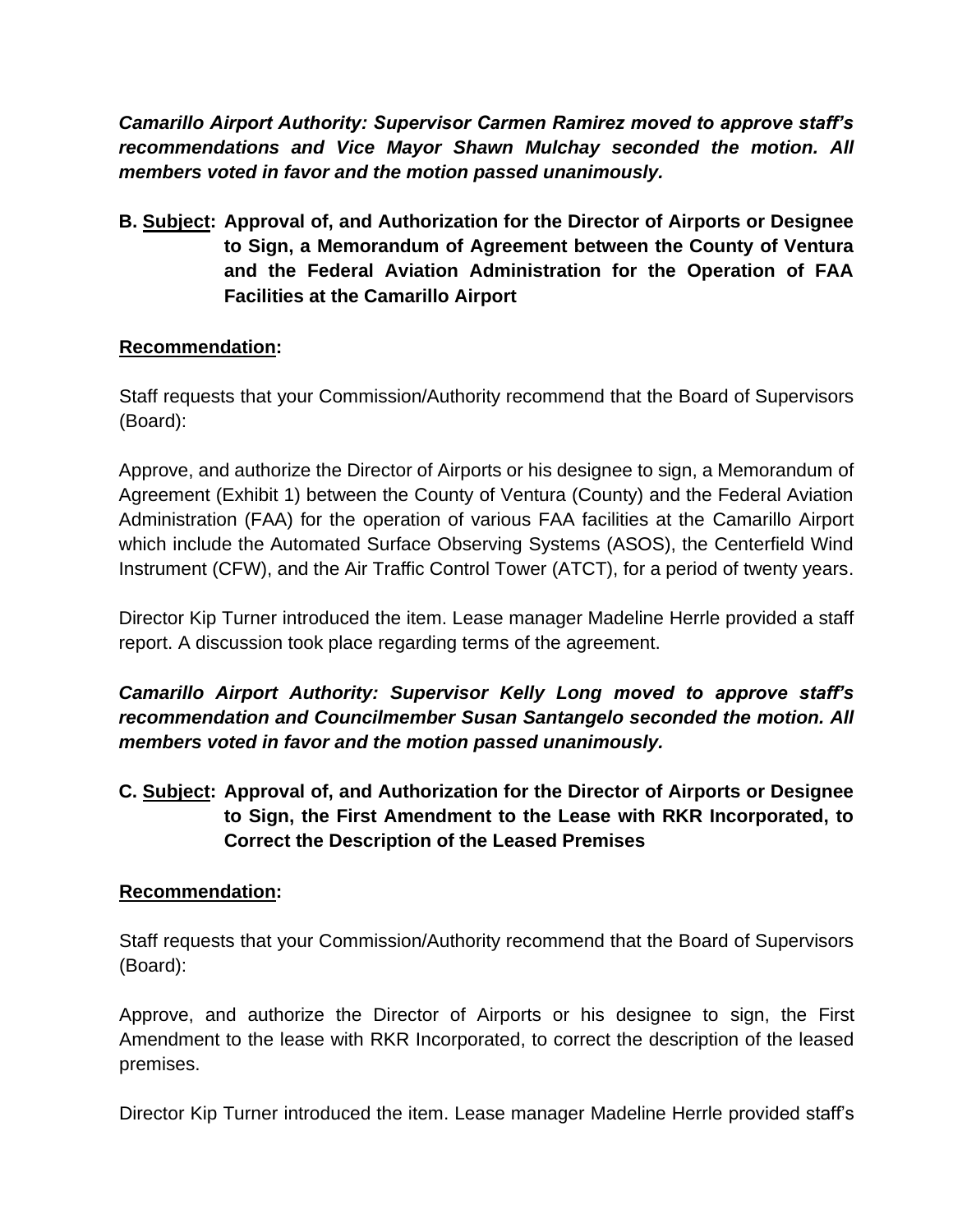report and shared that a correction to the packet letter is needed. The letter currently states that no fiscal impacts are associated with this action, however, there will be an annual rent increase of approximately \$23,000 as a result of the change in square footage of the leased premises area. Ms. Herrle added that RKR's lease agreement notes an aviation land rate per square foot so any change to the leasehold will result in a rent adjustment.

*Camarillo Airport Authority: Supervisor Kelly Long moved to approve staff's recommendation and Supervisor Carmen Ramirez seconded the motion. All members voted in favor and the motion passed unanimously.* 

## **OXNARD AIRPORT AUTHORITY**

**D. Subject: Authorization for the Director of Airports or Designee, to Accept and Sign Federal Aviation Administration Grant No. 3-06-0179-038-2021, When Offered, in an Estimated Amount of \$24,179,468 Which Will Provide Funds for the Runway 7-25, Taxiway Connectors and Parallel Taxiway Pavement Reconstruction at Oxnard Airport; Authorization for the Director of Airports or Designee, to Apply for, Accept, and Sign for a Matching Grant from Caltrans, if Offered; and Authorization for County Counsel to Execute the Certificate of Sponsor's Attorney Required by Federal Aviation Administration Grant Agreements**

## **Recommendations:**

Staff requests that your Commission/Authority recommend that the Board of Supervisors (Board):

- 1. Authorize the Director of Airports or his designee, to accept and sign Federal Aviation Administration (FAA) Grant No. 3-06-0179-038-2021, when offered, in an estimated amount of \$24,179,468 which will provide funds for the Runway 7-25, Taxiway Connectors and Parallel Taxiway Pavement Reconstruction at Oxnard Airport; and
- *2.* Authorize the Director of Airports or his designee, to apply for, accept, and sign for a matching grant from Caltrans, if offered; and
- 3. Authorize County Counsel to execute the Certificate of Sponsor's Attorney required by FAA Grant Agreements.

Director Kip Turner introduced the item. Projects administrator Erin Powers provided staff's report. Ms. Powers shared that the design has been finalized and the project is out to bid. Bids are expected at the end of this month. Ms. Powers stated that the work is split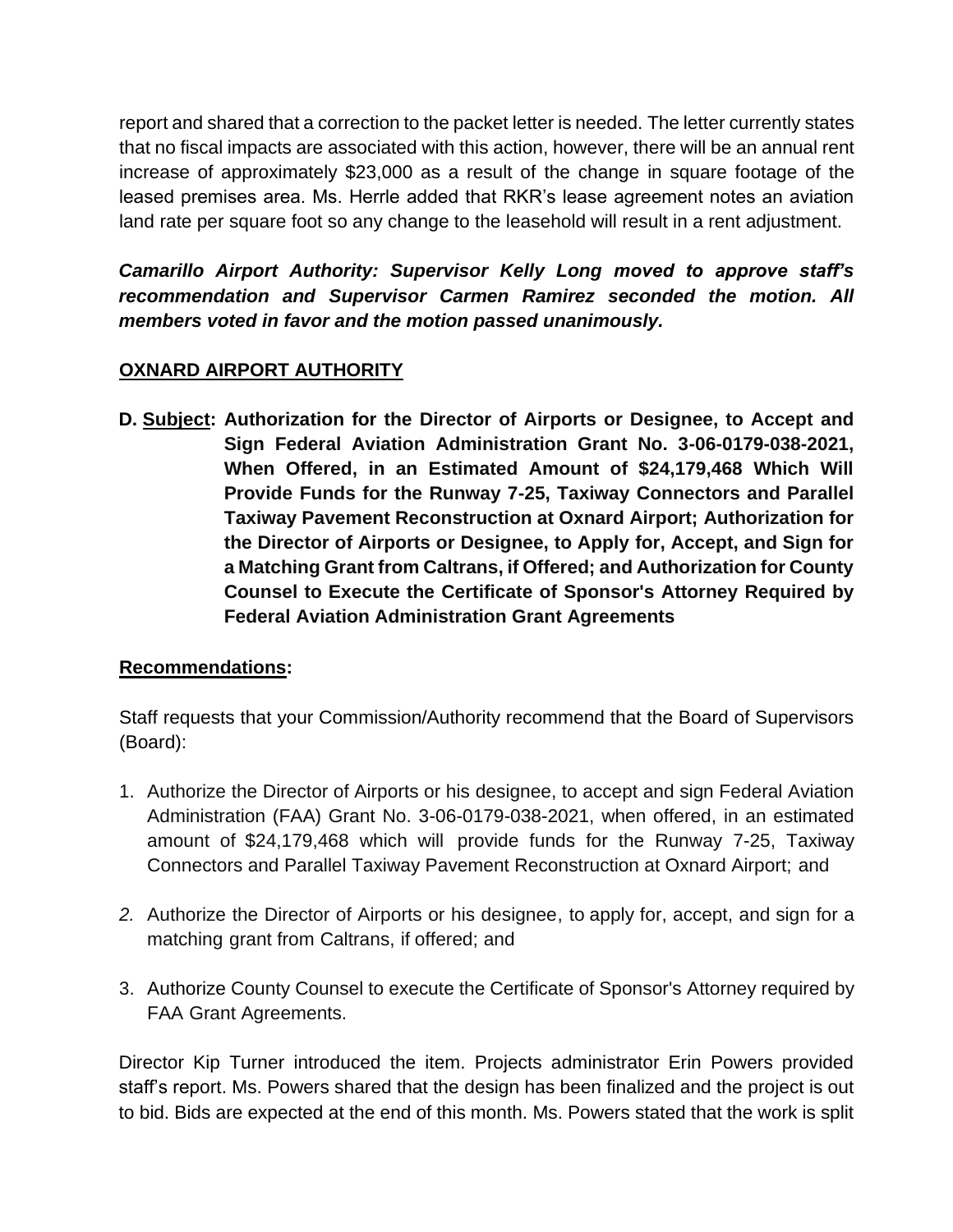into three elements (base bid, bid alternate 1, bid alternate 2) however the department hopes to complete the project at one time. The department is bringing this item forward now in order to be in a position to accept a grant from the FAA when offered. The grant amount of \$24,179,468 is only an estimate because the actual grant will be based on the bids that come in and the different bid elements that are awarded.

*Oxnard Airport Authority: Supervisor Carmen Ramirez moved to approve staff's recommendations and Councilmember Bert Perello seconded the motion. All members voted in favor and the motion passed unanimously.* 

## **CAMARILLO & OXNARD AIRPORT AUTHORITY**

**E. Subject: Approval of the Five-Year Capital Improvement Plan (CIP) for Camarillo and Oxnard Airports; Authorization for the Director of Airports or Designee, to Apply for Grants to Fund Projects Scheduled for Federal Fiscal Years 2021 and 2022 Outlined in the CIP upon Notification from the Federal Aviation Administration and the California Department of Transportation Aeronautics Program That Funds Are Available**

## **Recommendations:**

Staff requests that your Commission/Authorities recommend that the Board of Supervisors (Board):

- 1. Approve the five-year capital improvement plan (CIP) for Camarillo and Oxnard Airports (Exhibit 1); and
- 2. Authorize the Director of Airports or his designee, to apply for grants to fund the projects scheduled for federal fiscal years (FFY) 2021 and 2022 outlined in the CIP upon notification from the Federal Aviation Administration (FAA) and the California Department of Transportation Aeronautics Program (Caltrans) that funds are available. *These projects are subject to approval in the County budget process, as explained below.*

Director Kip Turner introduced the item. Projects administrator Erin Powers provided staff's report. Ms. Powers shared that the department works with the FAA every year to update its five-year capital improvement plan. The plan is required by federal and state agencies in order to be eligible for grant funding. Ms. Powers reviewed a PowerPoint presentation outlining projects scheduled at Camarillo and Oxnard airports between 2021- 2025. A discussion took place about the Part 150 noise exposure map update which is a project listed at Camarillo Airport in 2022. Director Turner and Ms. Powers responded to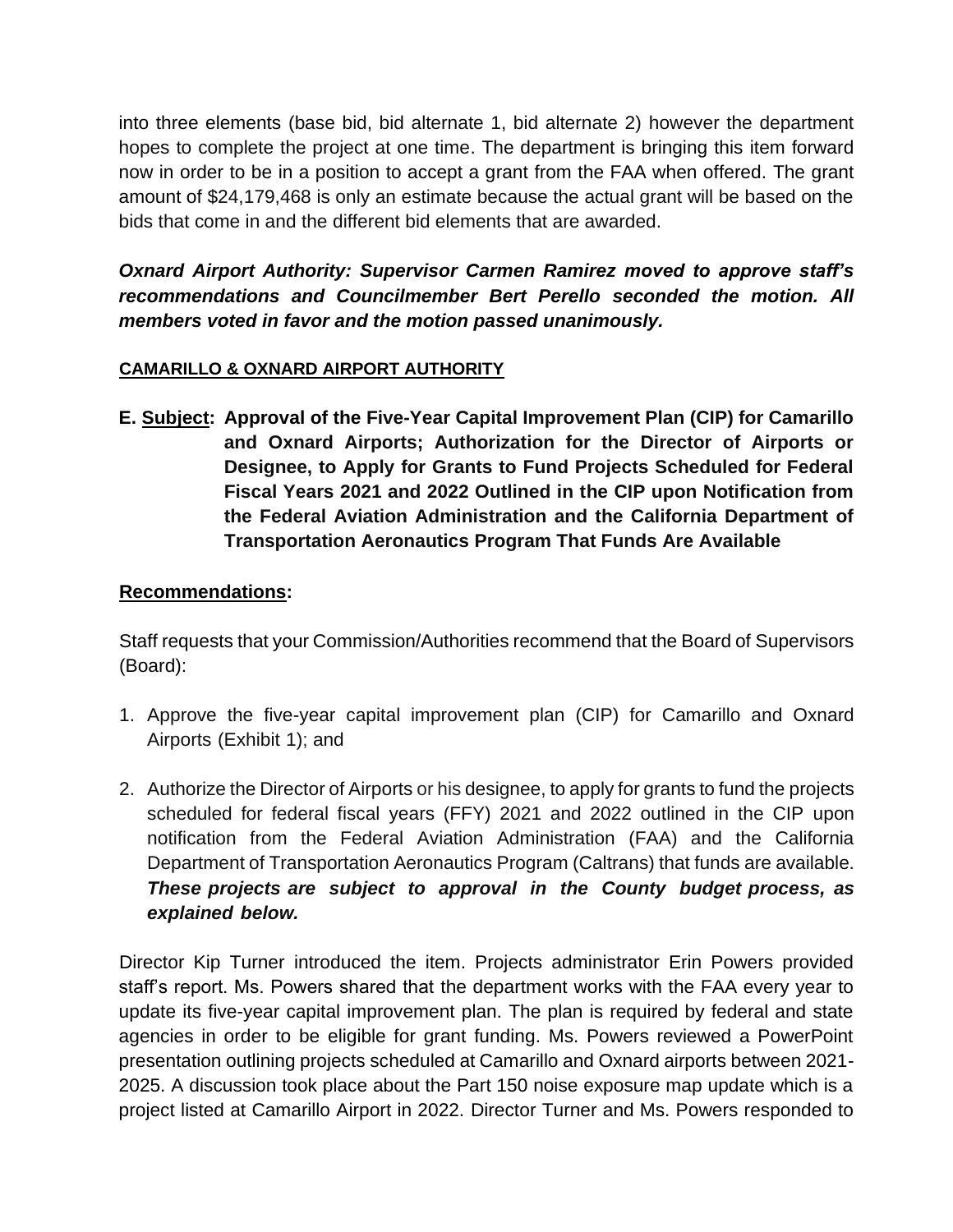general questions posed by Authority members. Councilmember Bert Perello requested that OAA Chair Walter Calhoun's comments be captured. Mr. Calhoun requested that the Department of Airports carefully evaluate and consider whether a maintenance facility, or something of that nature, should be at Oxnard Airport. Mr. Calhoun hopes that the department will look into this in the future.

*Camarillo Airport Authority: Supervisor Kelly Long moved to approve staff's recommendations and Supervisor Carmen Ramirez seconded the motion. All members voted in favor and the motion passed unanimously.* 

*Oxnard Airport Authority: Supervisor Kelly Long moved to approve staff's recommendations and Councilmember Bert Perello seconded the motion. All members voted in favor and the motion passed unanimously.* 

# **F. Subject: Appointment of One Member of the Camarillo Airport Authority and Oxnard Airport Authority to the Planning Advisory Committee for the Airport Master Plan Study**

## **Recommendation:**

Staff requests that the Camarillo Airport Authority and Oxnard Airport Authority appoint one member to the Planning Advisory Committee for the Airport Master Plan study.

Director Kip Turner reviewed a PowerPoint presentation describing the Airport Master/System Plan study process. The study provides an opportunity to engage with and educate the general public on issues related to Ventura County airports. Four workshops will be scheduled as part of the process and the process will conclude with a local document that will be presented to the Ventura County Board of Supervisors for approval. Mr. Turner also explained that a Planning Advisory Committee (PAC) is being formed as part of the process. PAC members will be responsible for communicating with their respective organizations and reporting any comments/concerns regarding the development of the study from their organization back to the PAC. Mr. Turner shared information about the representatives that will make up the PAC. Authority members shared suggestions about alternative options for PAC members.

*Camarillo Airport Authority: Supervisor Kelly Long moved to appoint Public Member Bill Thomas to the Planning Advisory Committee and Supervisor Carmen Ramirez seconded the motion. Bill Thomas abstained. All others voted in favor and the motion passed unanimously.*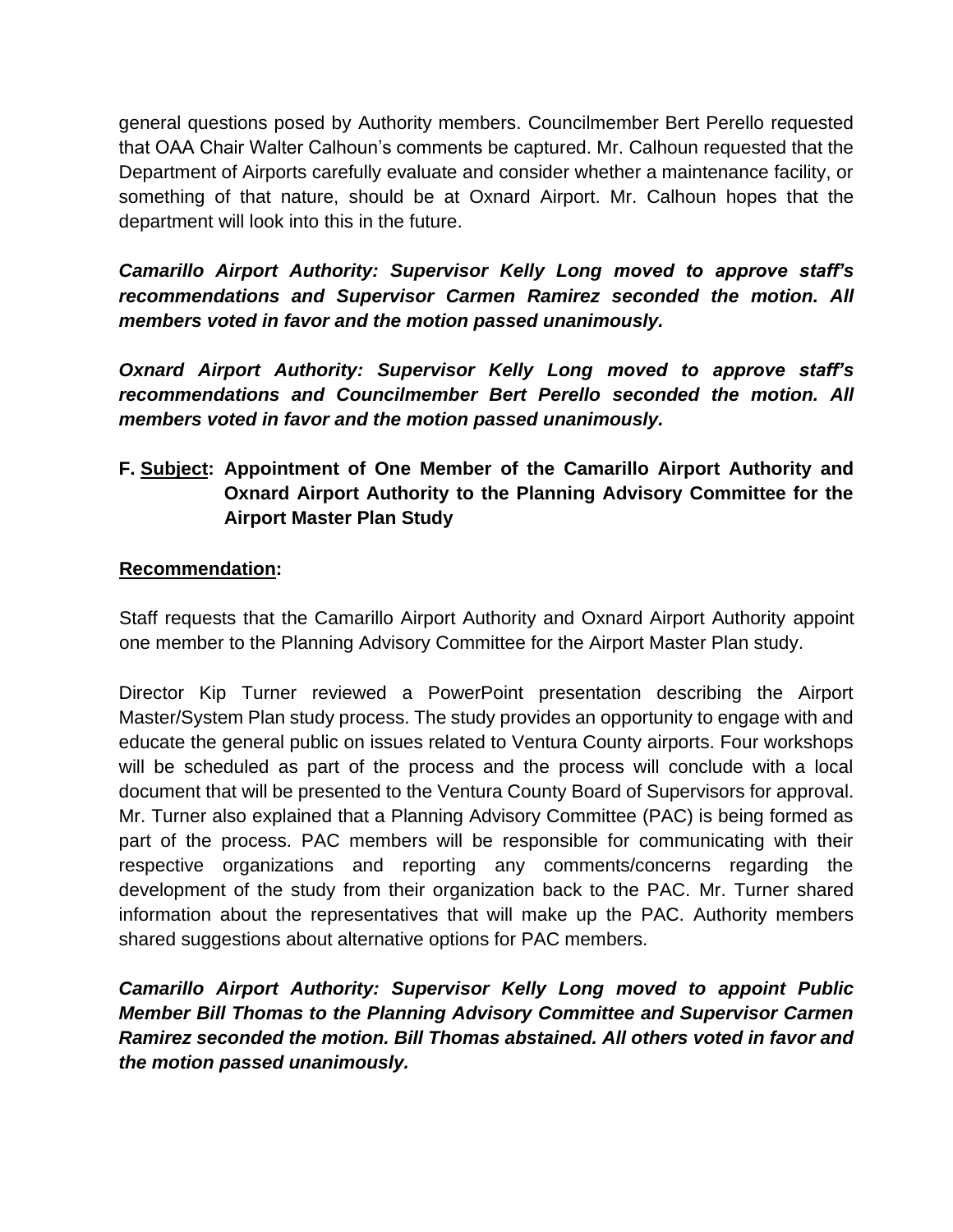*Oxnard Airport Authority: Supervisor Carmen Ramirez moved to appoint Alternate Public Member Eugene Fussell to the Planning Advisory Committee with a provision that Public Member Walter Calhoun be appointed if Eugene Fussell is unable to serve. Public Member Walter Calhoun seconded the motion. All members voted in favor and the motion passed unanimously.*

## **G. Subject: Review of Fiscal Year 2021-22 Proposed Budget**

## **Recommendation:**

Staff requests that your Commission and Authorities review and comment on the Department of Airports proposed FY 2021-22 budget for Camarillo and Oxnard Airports; and Camarillo Roads and Lighting Enterprise Fund, as attached, and recommend approval of the Board of Supervisors.

Director Kip Turner reviewed a PowerPoint presentation detailing the proposed budget. Mr. Turner described the department's response to the pandemic and fiscal year accomplishments. Accounting manager Jamal Ghazaleh provided an overview of the budget for Camarillo Airport and Oxnard Airport.

*Camarillo Airport Authority: Vice Mayor Shawn Mulchay moved to approve staff's recommendation and Councilmember Susan Santangelo seconded the motion. All members voted in favor and the motion passed unanimously.* 

*Oxnard Airport Authority: Councilmember Bert Perello moved to approve staff's recommendation and Supervisor Carmen Ramirez seconded the motion. All members voted in favor and the motion passed unanimously.* 

# **7. DIRECTOR'S REPORT**

Director Kip Turner provided an update on the private hangar lease agreement. Based on the discussion that took place during the March meetings of the Aviation Advisory Commission and the Camarillo and Oxnard Airport Authorities, Mr. Turner asked that County Counsel meet with Leslie McAdam who is a representative that the Camarillo Oxnard Hangar Owners and Tenants Association put forth as one of their speakers at last month's meeting. Mr. Turner shared that progress is being made on the agreement. Mr. Turner informed the Camarillo Airport Authority that the department has been watching the centerline of the runway at Camarillo Airport for the last few weeks due to severe cracking. The department is working with engineers to come up with a plan to address this matter. Mr. Turner will provide another update in the near future.